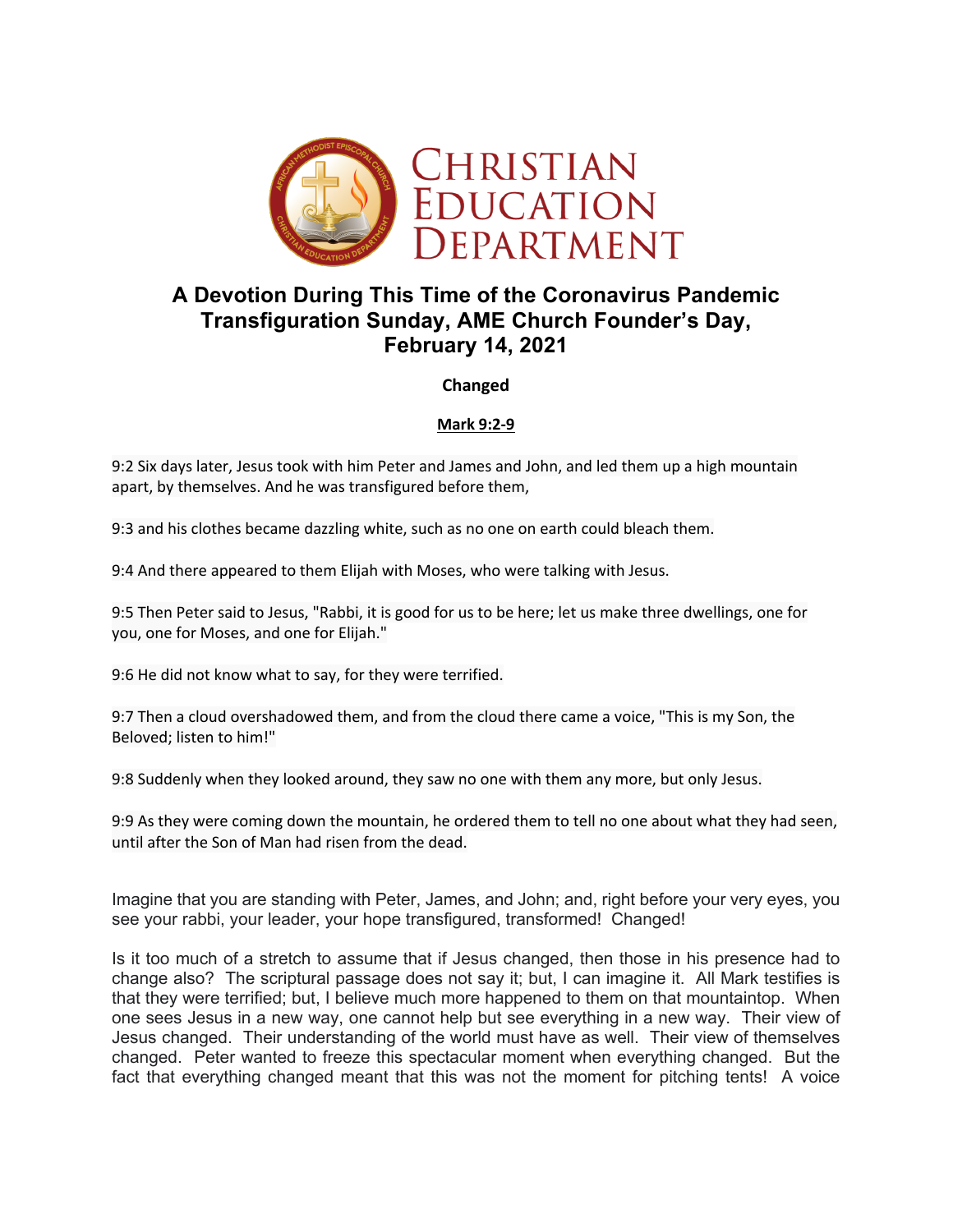declared, "This is my Son, the Beloved; listen to him!" You have seen the change with your eyes. You see his divine glory; now listen to him with your ears and with your hearts.

*In The Life, Experience, and Gospel Labours of The Right Reverend Richard Allen*, the founder of the AME Church described the great change he experienced because of his encounter with Christ:

*One night I thought hell would be my portion. I cried unto Him who delighteth to hear the prayers of a poor sinner; and all of a sudden my dungeon shook, my chains flew off, and glory to God, I cried. My soul was filled. I cried, enough for me--the Saviour died. Now my confidence was strengthened that the Lord, for Christ's sake, had heard my prayers, and pardoned all my sins. I was constrained to go from house to house, exhorting my old companions, and telling to all around what a dear Saviour I had found.*

Allen's view of his world and himself changed, causing him to work for his freedom, the freedom of his family, and the freedom and salvation of all.

Some grieve because everything since 2020 seems to have changed. Life as we knew it will likely not ever be quite the same. Have our perspectives changed enough to allow us to perceive possibilities even as we acknowledge the loss? Has our faith changed enough to cause us to listen differently, attentively, and obediently to the Beloved, the Transfigured One?

**TALK:** Take a moment to be silent, reflect, and share (write down)—Reflecting on the scripture, how have you changed along your faith journey?

# **PRAY:**

We give thanks to you, O Lord our God, for all your servants and witnesses of time past: for Abraham, the father of believers, and Sarah his wife; for Moses, the lawgiver, and Aaron, the priest; for Miriam and Joshua, Deborah, and Gideon, and Samuel with Hannah his mother; for Elijah and all the prophets; for Mary, the mother of our Lord; for Peter and Paul and all the apostles, evangelists, and martyrs of the early church; for John and Charles Wesley, Richard and Sarah Allen, William Paul Quinn, Daniel Alexander Payne, Jarena Lee, and all of those who have helped to established our faith and identity; and for the bishops of the church and all those, clergy and laity, who are leading your church today. In your mercy, O LORD our God, give us, as you gave to them, love for justice and righteousness, the hope of salvation, and the promise of eternal life; through Jesus Christ our Lord, whom you sent to reconcile the world to yourself. We praise and bless you for those whom you have sent in the power of the Spirit to preach the gospel to all nations. For the kingdom and the power and the glory are yours forever, in the name of Christ Jesus, we pray, *AMEN.*

*Adapted from St. Paul AME Church, Versailles, KY, Founder's Day 2019 order of worship*

# **ACT:**

1. Based on your reflections from the TALK section, even now, what is Christ calling you to do differently because of a change in you? Make a plan to put that thing in motion. On this Transfiguration Sunday/Founder's Day, do what you can to protect the health of others and yourself by practicing social distancing as much as possible, washing your hands often, and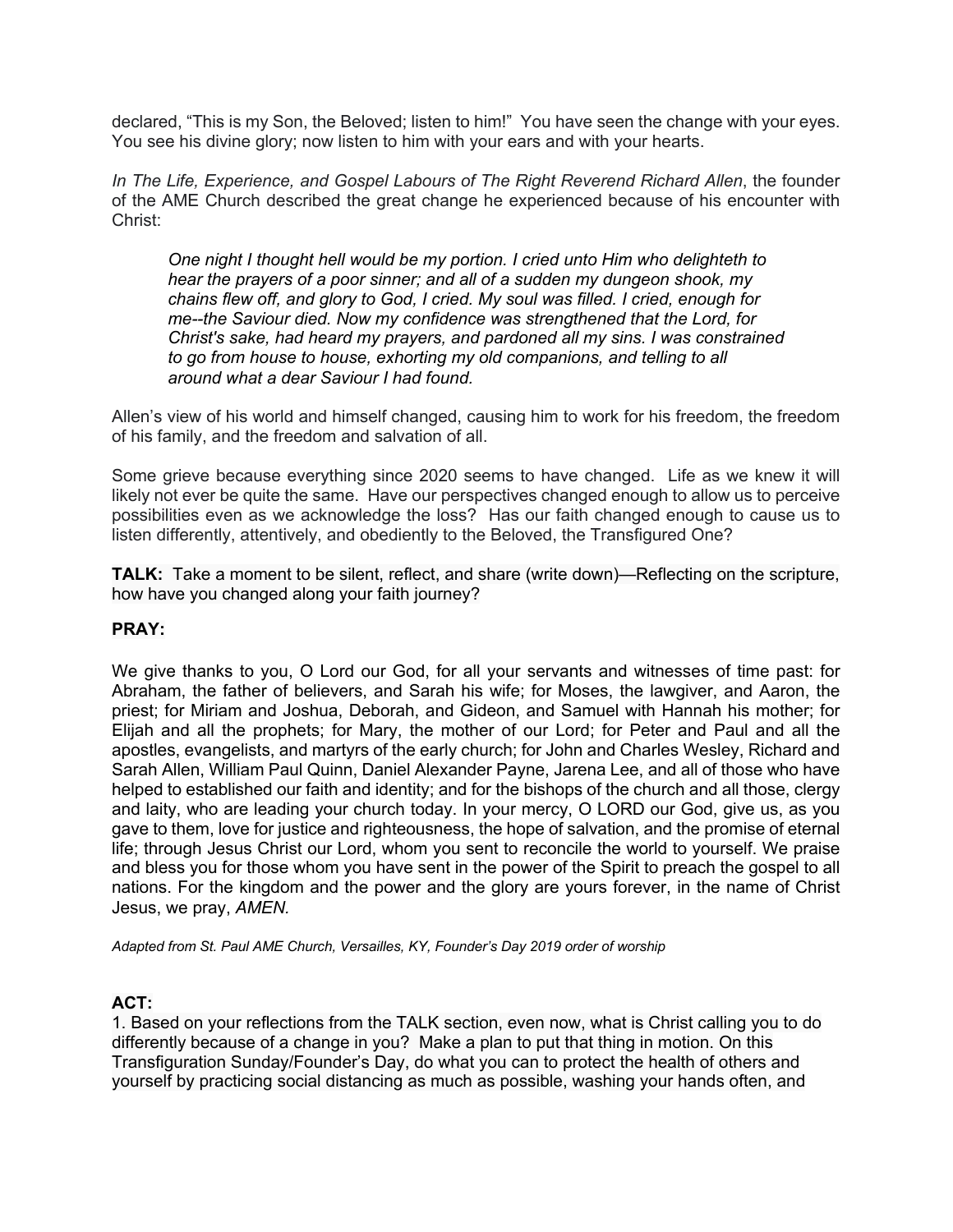wearing face covering to help prevent the spread of COVID-19—See: http://www.amechealth.org.

2. See also the Founder's Day resources and activities that accompany this devotion.

#### **Song:** What A Wonderful Change in My Life AMEC Hymnal, #403

1. What a won-der-ful change in my life has been wrought Since Je-sus came in-to my heart! I have light in my soul for which long I have sought, Since Je-sus came in-to my heart!

### *Refrain*

*Since Je-sus came in-to my heart, Since Je-sus came in-to my heart, Floods of joy o'er my soul like the sea bil-lows roll, Since Je-sus came in-to my heart.*

2. I have ceased from my wan-dering and go-ing a-stray, Since Je-sus came in-to my heart! And my sins, which were man-y, are all washed a-way, Since Je-sus came in-to my heart!

# *Refrain*

3. I'm pos-sessed of a hope that is stead-fast and sure, Since Je-sus came in-to my heart! And no dark clouds of doubt now my path-way ob-scure, Since Je-sus came in-to my heart!

# *Refrain*

4. There's a light in the val-ley of death now for me, Since Je-sus came in-to my heart! And the gates of the Cit-y be-yond I can see, Since Je-sus came in-to my heart!

# *Refrain*

5. I shall go there to dwell in that Ci-ty, I know, Since Je-sus came in-to my heart! And I'm hap-py, so hap-py, as on-ward I go, Since Je-sus came in-to my heart!

*Refrain*